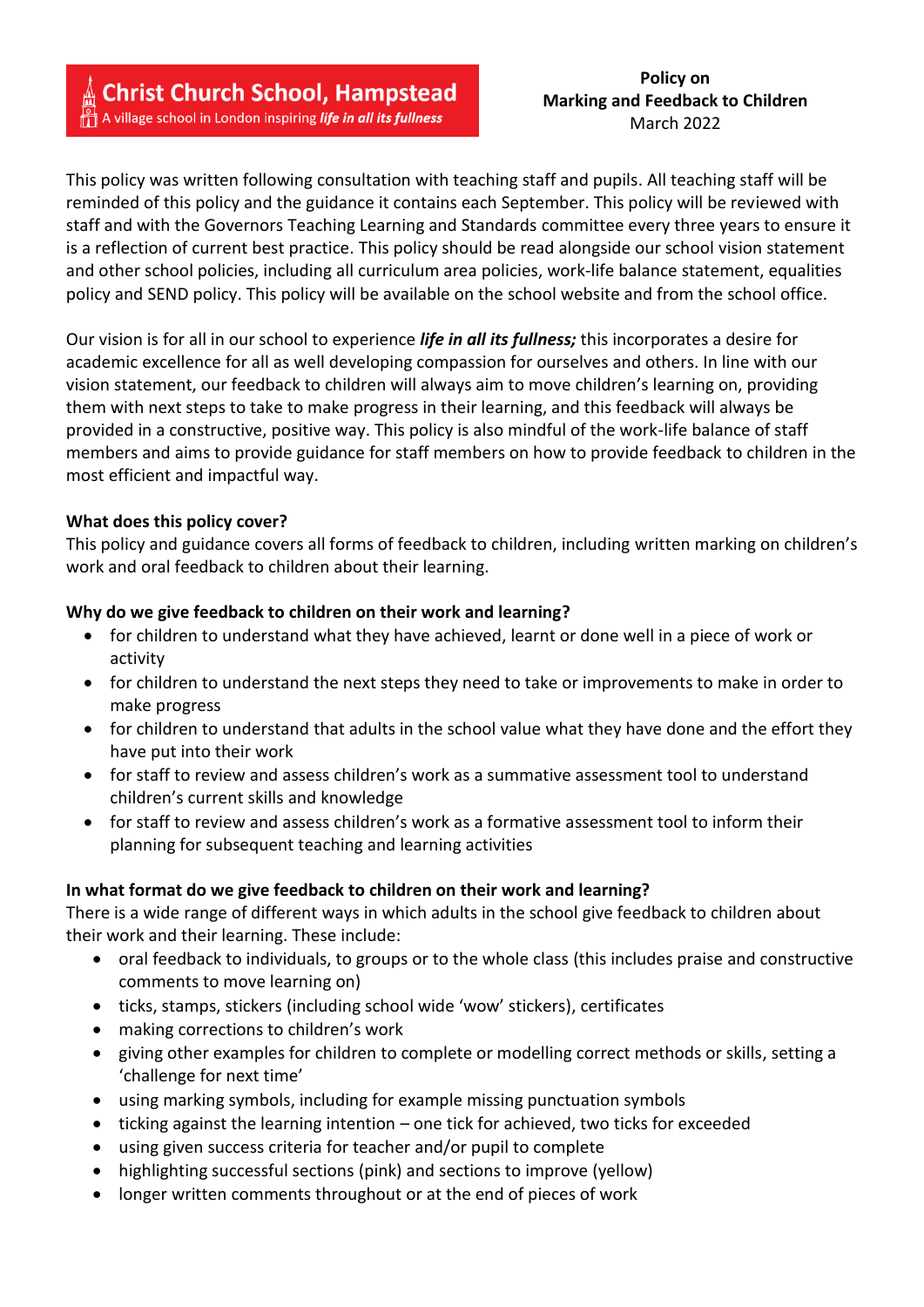The ways in which children are given feedback on their work or learning will depend on a number of factors:

- age of the child
- understanding and reading ability of the child
- curriculum area
- type of piece of work or activity

Teachers are able to use their own professional judgement on the most appropriate format in which to give feedback to children on their work and learning. Teachers will make this judgement thinking about the type of feedback that will have most impact on children's learning and progress. A range of different ways of giving feedback will be used by teachers, over time, with each individual child.

## **Which areas do we give feedback on?**

Feedback to children on their work or learning may cover a range of different areas. These may include:

- the learning intention of the lesson
- the child's own individual targets/next steps
- effort and other learning skills shown in the activity
- whether the child has attempted to improve their work based on the previous marking or feedback

Again, teachers are able to use their own professional judgement on which areas they give feedback on, always in order to meet the aim of moving on the children's learning.

# **General principles to be followed in marking work and giving feedback to children**

- all feedback (written or oral) should be courteous and constructive
- emphasis should be placed on celebrating the positive aspects of children's learning and efforts
- feedback (oral or written) should be given as soon as possible after the work is completed in order that the learning is fresh in children's minds
- when significant oral feedback is given this should be recorded in some format on the child's work (e.g. on the work, on a sticker, on a feedback slip, or recorded by the child themselves – see below for how we build this skill through the school)
- written marking should not spoil the appearance of a child's piece of work
- children should get the opportunity to see, ask questions about and reflect on all written marking on their work, including homework (this may only happen periodically) – see below for specific ways in which children will respond to marking and feedback throughout the school.
- work should be marked or feedback given by the teacher who taught the lesson (this includes supply teachers or trainee teachers), following this school policy. If someone other than the main class teacher makes written comments, they should initial their comments
- all written comments on children's work should be legible and correctly written and use correct spelling, demonstrating that the adult values the child's work
- marking during the lesson and while children work is a valuable tool for helping to move on children's learning
- if a child has received support with a piece of work this should be indicated on the work
- teaching assistants may mark certain pieces of work with the teacher's guidance and oversight and following this school policy, but teachers will have full awareness of all children's work
- teachers will not make written comments on every piece of children's work
- stickers may be used to provide the same feedback (e.g. next steps question or challenge) to several children, where this is appropriate
- it is not appropriate to correct all spelling or punctuation errors in every piece of work (for example, whether spellings are corrected will depend on whether they are key topic words, a repeated error, a target high frequency word and the number of errors in a piece of work and its length)